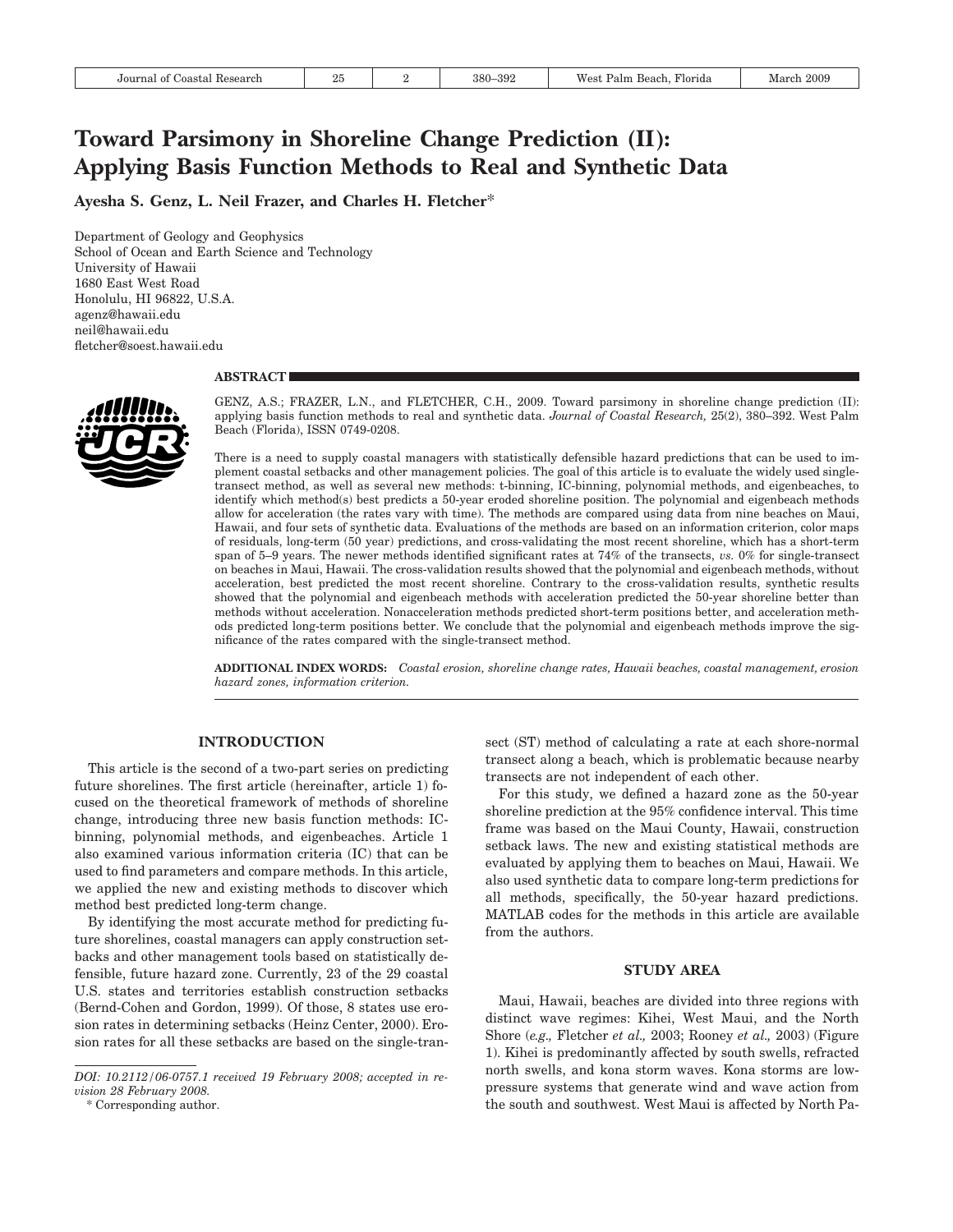

Figure 1. Sandy beaches on Maui, Hawaii, fall into three distinct regions: Kihei, West Maui, and the North Shore.

cific swells, south swells, and kona storm waves, whereas the North Shore is influenced by North Pacific swells and trade wind waves (Eversole and Fletcher, 2003; Fletcher *et al.,* 2002; Makai Ocean Engineering and Sea Engineering, 1991; Rooney and Fletcher, 2005). The beaches in Maui, Hawaii, are predominantly sandy (calcareous) and are either pocket beaches or longer, open-ended beaches. Unlike the East and Gulf coasts of the United States, Maui, Hawaii, does not contain barrier islands; therefore, in this article, we did not test barrier island beaches.

We tested three beaches within each region that included both hardened and natural shorelines (Table 1). At Kihei, we tested Big Beach, Kamaole 1, and Onuoli. All three are sandy beaches, with no hardened structures, and no offshore fringing reefs. The backshore of Kamaole 1 is developed with hotels and private homes (Makai Ocean Engineering and Sea Engineering, 1991).

Baldwin, Kaehu, and Spreckelsville are found at the North Shore of Maui, Hawaii. Baldwin is a large sandy beach with two offshore rock platforms at either end of the beach. The rock platform on the east end of the beach acted as a tombolo, with land accreting in front of the rock platform in the early 1900s. Since then, shoreline recession has decreased the tombolo effect, resulting in massive erosion on the adjacent beach. Similar to Baldwin, Spreckelsville has an offshore protective rock outcrop, which previously acted as a tombolo but is currently eroding at a high rate. A revetment, built after 1975, is directly onshore of this feature (Makai Ocean Engineering and Sea Engineering, 1991). Kaehu is a cobble beach offering some protection from large North Pacific swells. Two stream mouths act as borders at each end of the beach. Kaehu does not contain any hardening structures.

The three beaches from West Maui are Kaanapali, Kahana, and Napili. Kaanapali is a 1.15-km, white, sandy beach, which is affected by strong seasonal changes. Beach profile data in Kaanapali suggest that beach width varies an average of 50 m seasonally (Eversole and Fletcher, 2003; Vitousek *et al.,* 2007). An offshore shallow fringing reef is present at this beach, and the backshore is highly developed with many resorts. Kahana is 0.67 km long and north of Kaanapali, with

a developed backshore. Revetments are found on both ends of the beach, making them convenient littoral boundaries. Napili is a small pocket beach north of Kahana. Its backshore is developed with hotels and residences. The offshore for both Kahana and Napili is basaltic rock (Makai Ocean Engineering and Sea Engineering, 1991).

Maui, Hawaii, shoreline positions are produced from two types of images: aerial orthophotographs and National Oceanic and Atmospheric Administration (NOAA) topographic sheets (T-sheets), which pass the National Map Accuracy Standards. Shore-normal transects are spaced at 20 m, and the low-water mark is digitized as the shoreline position (Fletcher *et al.,* 2003). Studies specific to the Hawaiian coast indicate that the low-water mark, as evidenced by a morphologic feature (the beach toe), is an accurate proxy of shoreline change (Coyne, Fletcher, and Richmond 1999; Fletcher *et al.,* 2003; Rooney and Fletcher, 2000). Because our baselines are located offshore, if the low-water mark increases landward over time, the beach is eroding; hence, in change-rate calculations a positive slope indicates erosion and a negative slope indicates accretion. The measurement and position uncertainties used in our generalized least squares (GLS) procedure are the errors associated with the process of generating shoreline positions (see Fletcher *et al.,* 2003, for discussion of errors and uncertainties in this data set).

## **METHODS**

Of the existing shoreline change methods, ST is the most widely used method in calculating shoreline change today (Table 2). Change rates are calculated at each transect using shoreline data in different years from that transect only. Thus, neighboring transects do not influence the rate at a specific transect. A variety of methods have been used to calculate the change rate at each transect (*e.g.,* endpoint rate, average of rates, least squares) (*e.g.,* Crowell, Douglas, and Leatherman, 1997; Dean and Malakar, 1999; Dolan, Fenster, and Holme, 1991; Fenster, Dolan, and Elder, 1993; Honeycutt, Crowell, and Douglas, 2001).

T-Binning (or t-bin) was recently introduced by Genz *et al. (*2007) as an alternative to ST. t-Bin identifies groups of transects that have indistinguishable rates by calculating rates of different transect groups, then comparing the groups using the Student's t-test. If the rates at the groups are not significantly different, then the groups are combined into a larger group with a single rate. User-input is needed to identify the bins. In contrast to ST, t-bin does not assume transects are independent of each other. t-Bin rates, however, are discontinuous in the alongshore direction (spatially, along the beach). The rate of one bin of transects can differ greatly from the rate of an adjacent bin of transects, which is unlikely to be an accurate portrayal of beach processes.

Article 1 introduced IC-binning (or IC-bin), polynomial methods, and eigenbeaches as new techniques for quantifying shoreline change. Here, we apply those new methods, along with ST and t-bin, to shoreline data from nine beaches in Maui, Hawaii. IC-bin is similar to t-bin, except that it doesn't use the Student's t-test and doesn't require user input. ICbin uses an IC to identify bins. IC-bin starts with a one-bin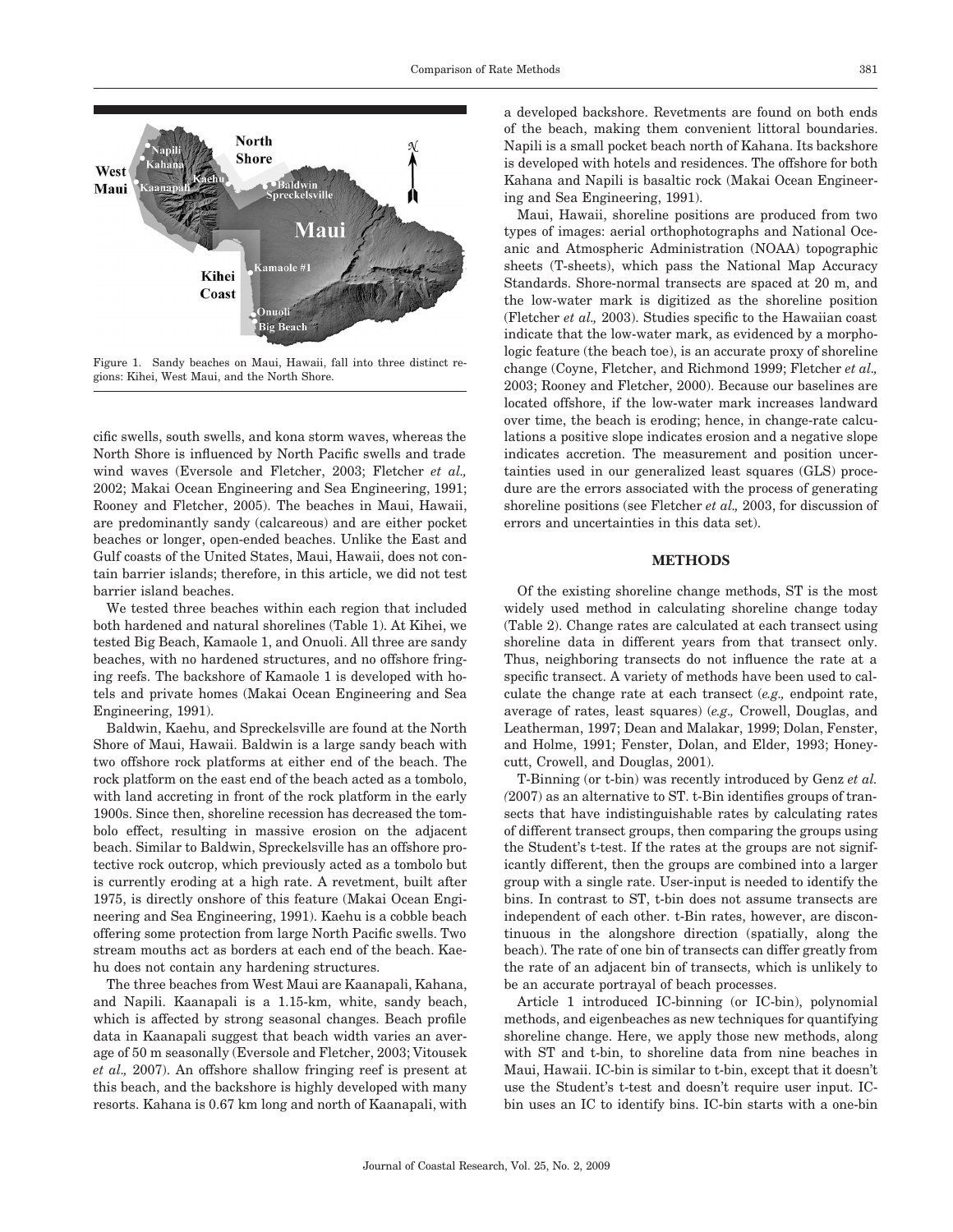|             |                                                                |                     |                                                                                       |                                                               |                                                                          | No. of     | Shoreline |
|-------------|----------------------------------------------------------------|---------------------|---------------------------------------------------------------------------------------|---------------------------------------------------------------|--------------------------------------------------------------------------|------------|-----------|
| Region      | Wave Climate                                                   | Beach               | Description                                                                           | Offshore Bottom                                               | Structures                                                               | Shorelines | Years     |
| Kihei       | north swell and trade-<br>South swell, refracted<br>wind waves | Big Beach           | >1 km undeveloped sandy<br>beach                                                      | No fringing reef; rock and<br>sandy bottom                    | None                                                                     | P          | 1949–1997 |
|             |                                                                | Kamaole 1           | $\sim$ 1 km sandy beach; backshore<br>developed with hotels and<br>private homes      | No fringing reef; sandy bottom                                | None                                                                     |            | 1912-1997 |
|             |                                                                | Onuoli              | $\sim$ 1 km undeveloped sandy<br>beach                                                | No fringing reef; rock and<br>sandy bottom                    | None                                                                     | ∞          | 1931-1997 |
| North Shore | North Pacific swell and<br>tradewind waves                     | Baldwin             | >1 km sandy beach with sand<br>dunes in backshore                                     | Two offshore rock benches-<br>one on each end of the<br>beach | Revetment just east of the beach<br>built between 1950 and 1960          | S          | 1912-2002 |
|             |                                                                | Kaehu               | >1 km cobble beach                                                                    | Fringing reef                                                 | None; stream mouths border each<br>end of the beach                      |            | 1912-2002 |
|             |                                                                | Spreckels-<br>ville | vate homes in the backshore<br>$\sim$ 1 km sandy beach with pri-                      | Offshore protective reef in the<br>center of the beach        | Revetments and seawalls in the<br>center and eastern end of the<br>beach | అ          | 1912-2002 |
| West Maui   | North Pacific swell, south<br>swell, and kona storm<br>waves   | Kaanapali           | >1 km sandy beach; highly de-<br>veloped with hotels; land-<br>scaped vegetation line | Shallow fringing reef in the<br>southern end of beach         | None                                                                     | σ.         | 1912-1997 |
|             |                                                                | Kahana              | $\sim\!1$ km sandy beach with ho-<br>tels and private homes                           | Shallow reef                                                  | Revetments at each end of the<br>beach                                   | అ          | 1912-1997 |
|             |                                                                | Napili              | <1 km sandy, pocket beach<br>with hotels and private<br>homes                         | Shallow reef                                                  | None                                                                     |            | 1912-1997 |

Table 1. A description of the nine beaches that were used to test the different shoreline change methods. Table 1. A description of the nine beaches that were used to test the different shoreline change methods.

Journal of Coastal Research, Vol. 25, No. 2, 2009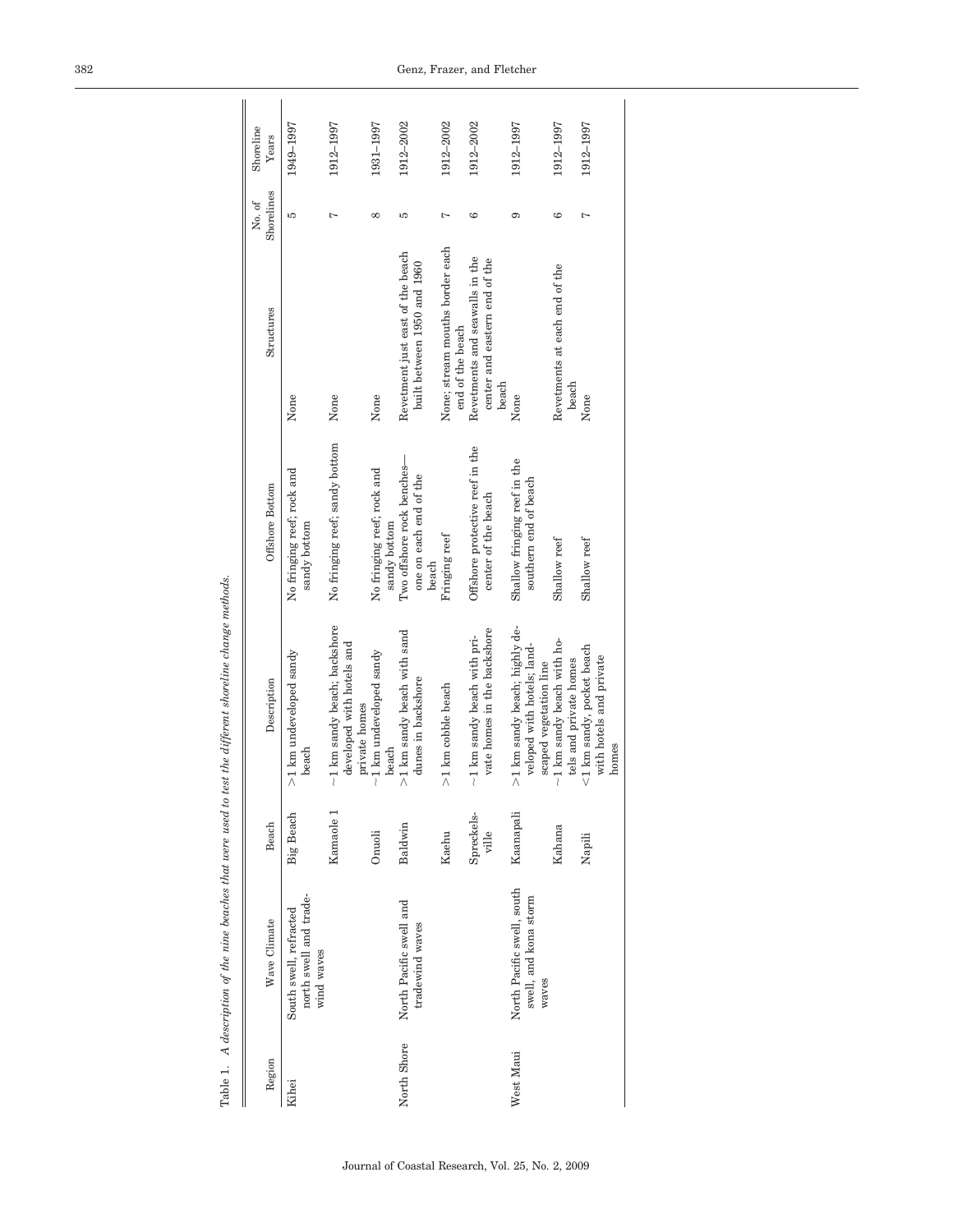| Altogether, we evaluated a total of nine methods, all of    |
|-------------------------------------------------------------|
| which use GLS. An IC score is calculated for each method.   |
| As noted above, the IC used throughout this article was AIC |

cipal components of all the shoreline data at all transects. RXT, LXT, and EXT do not assume that acceleration is present in the data, but they allow acceleration if it improves

the fit of the model to data as indicated by the IC scores. When acceleration does not improve the fit, LXT, RXT, and

change (Frazer, Genz, and Fletcher, 2008; article 1). Basis functions are building blocks used to create functions by linear combination. Legendre polynomial method (LX) and Legendre polynomial method with acceleration (LXT) use Legendre polynomials as their basis functions. Legendre polynomials are used with all shorelines, at all transects, to model the rate and/or acceleration along a beach. For LX, the change rate varies spatially alongshore, but not with time. LXT allows for acceleration in the shoreline change rate,

model that groups all transects into one bin and calculates

an IC score. Next, an IC score is calculated for each possible two-bin models. The two-bin model with the lowest IC score is the best-fit two-bin model. The bin model increases by 1, and the best-fit three-bin model is identified. The bin model (whether it is a one-bin model, a two-bin model, or higher) with the lowest IC score is the IC-bin model. The IC used throughout this article was a form of the Akaike Information Criterion (AIC<sub>u</sub>) (McQuarrie and Tsai, 1998).

Polynomial methods include four methods, all of which use basis functions on a finite interval to describe shoreline

which can be positive or negative (deceleration) in the model, letting the change rate vary both temporally and spatially. The acceleration is assumed to be constant through time, but the rate is allowed to vary. Trigonometric function method (RX) and trigonometric function method with acceleration (RXT) are similar to LX and LXT, respectively, except that they use the trigonometric functions sine and cosine as their basis. The reason for using different basis functions is that Legendre polynomials include a linear basis function that does not exist in the trigonometric functions sine and cosine. Thus, for a beach, where rate increases linearly in the alongshore direction, Legendre polynomials give a more parsimonious description of the shoreline data than sines and cosines. Similar to polynomial methods, eigenbeaches includes two methods—one that permits acceleration (EXT) and one that excludes acceleration (EX) (Frazer, Genz, and Fletcher, 2008; article 1). The basis functions for EX and EXT are the prin-

For each method, we calculate an AIC*<sup>u</sup>* score for all transects having no rate and an AIC*<sup>u</sup>* score with a rate. The AIC*<sup>u</sup>* score with the lowest value is reported for that method.

# **Shoreline Data Analysis**

Shoreline data from the nine study sites in Maui, Hawaii, range from 1912 to 2002. The number of shorelines at each beach ranges from five shorelines (two beaches) to nine shorelines (one beach). We applied all nine basis function methods to Maui, Hawaii, data and compared them using four different standards. We used the IC score to evaluate all methods. The IC score is used in two ways: first, to find the number of basis functions in each method; and second, to compare all nine methods to each other. The basis function method with the lowest IC score is considered the best method for the beach in question.

We also examined the data residuals of each method along a beach. Residuals are generated by subtracting the modeled shoreline position from the known shoreline position. If a beach has five transects and five shorelines, there are 25 residuals. Each method will produce five modeled shorelines (ST must be repeated five times, once at each transect, whereas all other methods need a synthetic data set once). A method that results in low residuals, models a shoreline better than a method that produces high residuals. For visual interpretation, color maps of the residuals were created. These were used to look for patterns of misfit. In particular, we wanted to know whether the rate discontinuities at bin borders lead to larger residuals near the borders; if so, then binning may not be an appropriate method for that beach. Conversely, if a method with smooth basis functions, such as RX, has residuals that change sign at specific beach locations, a binning method may be superior for that beach.

We also calculated the 50-year predicted hazard position to determine whether different methods predict similar future positions. If different methods agree, the credibility of the 50 year prediction is increased.

Finally, we used the cross-validation approach to predict the most recent shoreline using all methods. To do this, we assigned all shorelines, except the most recent shoreline, to our training data set. The most recent shoreline was the testing datum. We then modeled the training data to predict the testing datum. Although this is a short-term prediction (5–9 years), it allowed us to compare the accuracy for each method using real data. As our data are limited, long-term predic-

|                    | Method                | <b>Basis Function</b>              | Acceleration? |  |
|--------------------|-----------------------|------------------------------------|---------------|--|
|                    | Single-transect (ST)  | Delta function                     | no            |  |
| Binning            | t-Binning (T-BIN)     | Boxcar                             | no            |  |
|                    | $IC-Binning (IC-BIN)$ | Boxcar                             | no            |  |
| Polynomial methods | LX                    | Legendre polynomials               | no            |  |
|                    | LXT                   | Legendre polynomials               | yes           |  |
|                    | RX                    | Trigonometric functions            | no            |  |
|                    | <b>RXT</b>            | Trigonometric functions            | yes           |  |
| Eigenbeaches       | EX                    | Principal components of beach data | no            |  |
|                    | <b>EXT</b>            | Principal components of beach data | yes           |  |
|                    |                       |                                    |               |  |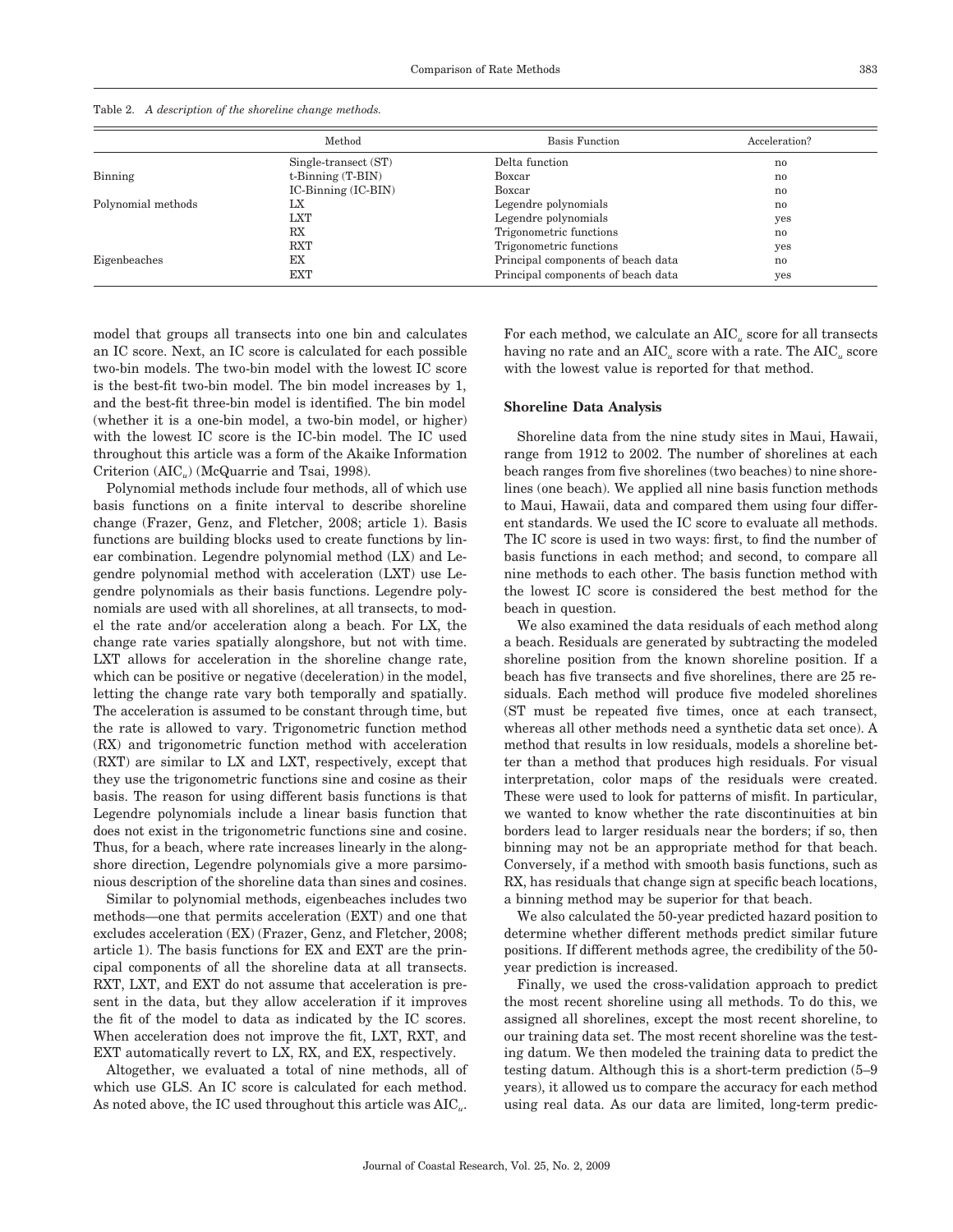tions, such as a 50-year prediction, using real data were not practical. Similar to Honeycutt, Crowell, and Douglas (2001), we calculated the error in prediction (EIP), which is the difference between the predicted and testing datum. The mean EIP indicates whether a method is overestimating or underestimating the shoreline, and the mean of the absolute values of the EIP (or  $|EIP|$ ) estimates the average magnitude of the error. We compared the mean EIP for each method with an analysis of variance (ANOVA) test at the 95% confidence interval.

## **Synthetic Analysis**

Crowell, Douglas, and Leatherman (1997) used sea-level data to compare minimum description length to endpoint rate and least-squares regression. As the sea-level database is historically rich, Crowell, Douglas, and Leatherman (1997) were able to compare short-term and long-term predictions by depleting historical sea-level data to mimic temporal distributions of historical shorelines. They compared forecasts made with such data to a nondepleted, more recent test period. We did a similar long-term comparison, but we used synthetic data in lieu of sea-level data. An advantage of using synthetic data is that one can assign a true value before introducing noise to the data and then compare the resulting predictions to the true value. However, unlike synthetically derived data, the short-term and long-term fluctuations of sea-level data resemble those of shoreline data (Crowell, Douglas, and Leatherman, 1997). Also, the simulated noise in the synthetic data may be a poor model for noise in actual data. In the analysis of synthetic data, we focused on long-term changes because we wanted to identify the basis function method that best predicts future hazard zones.

We generated a synthetic beach that had 25 transects with 11 shorelines ranging in years from 1900 to 2000 (one shoreline *per* decade). We used a beach of 25 transects because it reflected a typical medium-sized Maui, Hawaii, beach. We assigned known terms for rate, intercept, and acceleration to generate the synthetic shorelines and a ''future'' shoreline position at year 2050. We then generated Gaussian noise for each synthetic shoreline. Before adding the noise to the shoreline positions, we ran a one-quarter, one-half, one-quarter smoother on the noise three times for each time series to correlate the noise in the alongshore direction. Once the noise was added to the shoreline data, we attempted to predict the synthetic 2050 shoreline position using all nine methods.

We ran four different synthetic data sets, varying the rate and acceleration spatially for each synthetic data set to determine which method best describes shoreline change under differing rate-change circumstances. Also, we examined the effects of including acceleration in the analysis of data that have no true acceleration and the effects of excluding acceleration from the analysis of data that actually contain acceleration. Within each synthetic data set, 50 trials of Gaussian noise were used. The noise process had a zero mean with a standard deviation of five times the true rate.

In synthetic data set 1, the parameters did not vary spatially. The intercept, rate, and acceleration were constant in the alongshore direction. We assigned a rate of 1 m/y, an

intercept of 3 m, and an acceleration of 0.01 m/y/y at each transect.

In synthetic data set 2, the intercept and acceleration were constant in the alongshore direction. Their values were the same as in synthetic data set 1. The rate, however, varied along the beach (modeled by a polynomial).

In synthetic data set 3, the intercept and rate were constant in the spatial direction and had the same values as synthetic data set 1. The acceleration term varied along the beach (modeled by a polynomial). Although we allowed acceleration to vary spatially, it was constant temporally. Acceleration did not change over time—it changed based on the location of the transect along the beach.

In synthetic data set 4, the intercept was constant along the beach and was equivalent to the value in synthetic data set 1. The rate, which was modeled by a polynomial, varied along the beach. We omitted the acceleration term in this synthetic data set to see how well the methods that allow for acceleration performed.

# **RESULTS**

#### **Shoreline Data Analysis**

If acceleration is allowed, then the change rates vary through time at each transect. Therefore, when we discuss rates from acceleration methods, we refer to the rates at each transect at the most recent year. If the IC score identifies no rate, then the change rate is zero.

Overall, Kihei showed acceleration on one beach. Big Beach had no rates for ST, EX, and EXT. LXT and RXT did not find acceleration and, therefore, reverted to LX and RX, respectively. LX and RX modeled a constant erosion rate (0.26 m/y) along the beach. IC-bin identified five bins; however, bin models greater than five bins could have a lower IC score. IC-bin only tested models up to five bins because Big Beach is a large beach and testing models greater than five bins on large beaches was too time intensive (a six-bin model took more than 7 d for a synthetic data set). With the five-bin model, the erosion rate was constant  $(0.29 \text{ m/y})$  in the northern half of the beach, decreasing to 0.001 m/y in the southern part of the beach. t-Bin identified three bins with similar, but less-dramatic, erosion-rate trends. All methods, except for LXT, RXT, and EXT, identified no rates for Kamaole, *i.e.,* the change rates were equal to zero for this beach. LXT and RXT identified acceleration that was constant in the alongshore direction. EXT found acceleration varying in the alongshore direction, with the rates having minimal to no erosion in the north and accretion to the south. For Onuoli, all methods followed a similar spatial pattern of erosion except ST, which identified no rates within this beach. Erosion rates are higher in the southern part of Onuoli and lower in the northern part of the beach. Acceleration was not identified at this beach.

North Shore showed acceleration for two of the three beaches. For Baldwin, t-bin, IC-bin, LX, RX, and EX showed erosion throughout the beach, with erosion increasing near the offshore rock bench on the western end of Baldwin. EXT did not find acceleration and equaled EX. Acceleration was detected by LXT and RXT, with slow accretion for most of the beach and rapid erosion near the offshore rock bench at the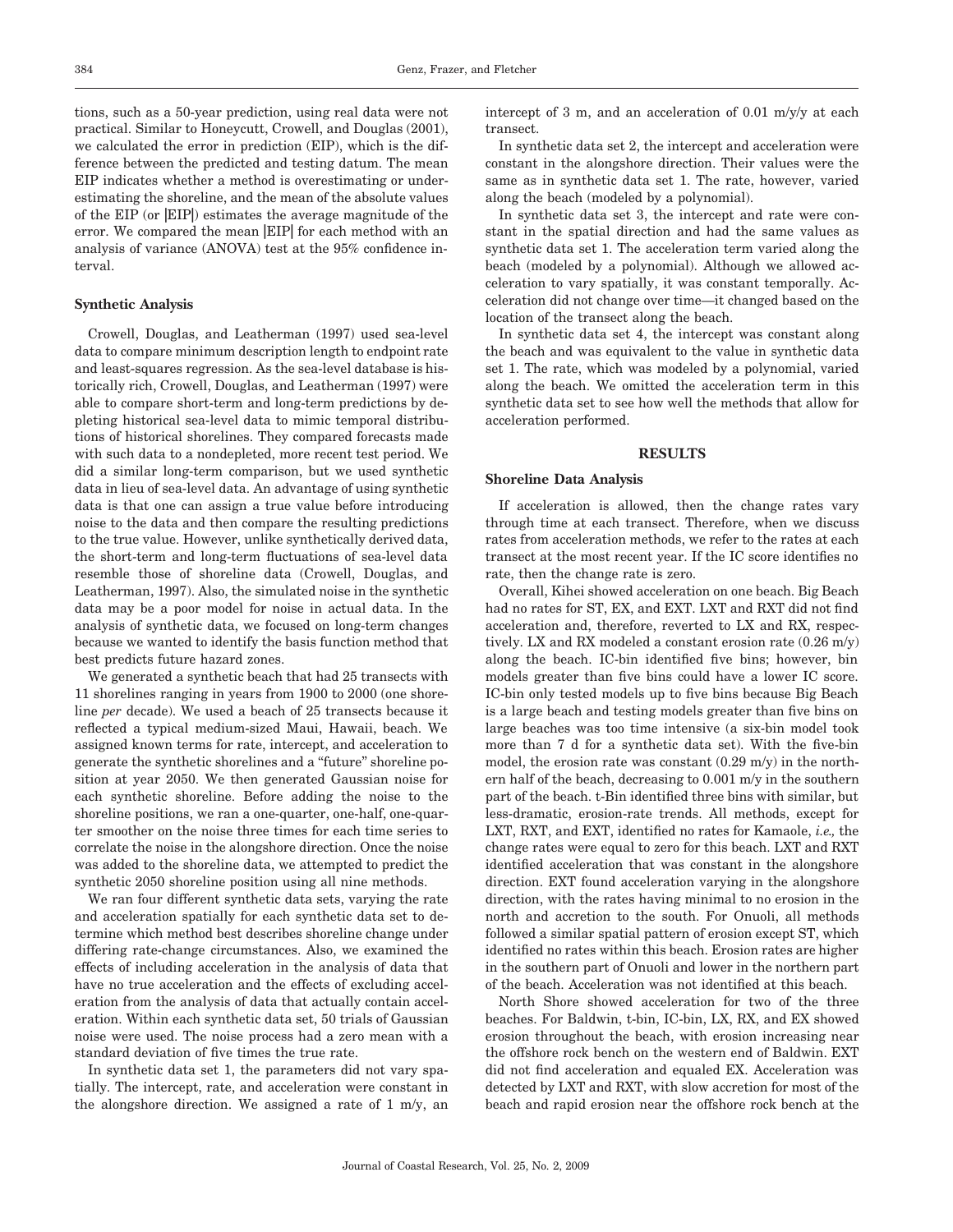

Figure 2. Rates for Baldwin. Rates found with single-transect (open circles) are not significant. t-Bin found eight bins and IC-bin found five bins. LXT and RXT found acceleration at this beach. EXT did not find acceleration and equaled EX.

western end (Figure 2). Single-transect was the only method that had no rates for Kaehu. All methods, except ST showed accretion at the northern end of the beach, followed by low to no erosion for the rest of the beach. LXT and RXT found acceleration and higher erosion rates than the other methods. Similar to Kaehu, ST was the only method that had no rates for Spreckelsville. All methods indicated erosion for Spreckelsville, with much higher erosion rates on the shoreline fronting the offshore reef platform. No acceleration was detected at this beach. LX had the lowest erosion rates for the area fronting the offshore reef platform because it identified a constant erosion rate that did not fluctuate in the alongshore direction.

EXT was the only method that detected acceleration in two of the three beaches in West Maui. Single-transect, t-bin, and IC-bin found no rates for Kaanapali. Only EXT identified acceleration, and its rate trend differed greatly from the other methods. EXT found accretion in the south part of the beach, whereas all other methods with rates found erosion. At the northern part of Kaanapali, LX and RX found accretion, and EX and EXT found erosion. At Kahana, ST found no rates. EXT indicated acceleration, and its rates differed greatly from all other methods. EXT rates showed minimal erosion throughout the beach. The other methods showed high erosion throughout the beach, with the highest erosion found in the central portion of the beach. Single-transect found no rates for Napili and no acceleration. t-Bin, LX, and RX found rates that were constant in the alongshore direction. IC-bin and EX showed higher erosion on the central part of the beach.

#### **IC Scores**

In comparing IC scores across methods, acceleration methods had the lowest IC score for four of the nine beaches. Table  $3$  shows the  $\Delta AIC_{u}$  scores, with the lowest score equal to zero. EX equaled EXT (EXT did not find acceleration) at Onuoli and Spreckelsville. LX equaled LXT at Kaanapali. LXT and RXT had the lowest IC for Kamaole. IC-bin had the lowest score for Big Beach and Napili. Single-transect had the highest IC score for seven of the nine beaches. IC-Bin had the highest score for Kamaole and Kaanapali.

#### **Residuals**

We analyzed residuals to see whether discrete borders (from binning) affected the residuals in the alongshore direction. Residuals between known shorelines and modeled shorelines ranged between  $-59.1$  m and  $50.73$  m. This large range is attributed to high residuals in Baldwin. When comparing the magnitude of the mean residuals (or mean residuals), EXT had the lowest residuals for five of the nine beaches (Table 4). For all five of these beaches, EXT found acceleration. IC-bin had the lowest residuals for Big Beach (ICbin also had the lowest IC score at this beach). EX equaled EXT at Spreckelsville and had the lowest residuals. t-Bin, LX, and RX had the lowest residuals at Napili (LXT and RXT did not find acceleration, so it equaled LX and RX, respectively). t-Bin and IC-bin had the highest residuals for two beaches. LX and RX had the highest residuals at Big Beach. LX and RX also had highest residuals at Spreckelsville and Baldwin, respectively. LXT and RXT had the highest residuals at Kamaole.

Although differing methods had lowest mean residuals at differing beaches, they were not significantly different from all other methods (excluding binning at two beaches, binning did worse) on seven of the nine beaches. Significance, in this case, refers to the 95% confidence level from an ANOVA test on the residuals of all methods. At Baldwin, LXT had the lowest mean |residuals|; LXT and RXT were significantly different from all other methods. AT Kaehu, EXT had the lowest mean |residuals|, but was not significantly different from EX, LX, and LXT.

Of the seven beaches that had bins, only Onuoli, Baldwin, and Spreckelsville had slightly higher residuals at the edge of the borders (Figure 3). The other four beaches showed no discernibly high residuals at the bin borders.

| Table 3. |  |  | $\Delta IC$ scores. |
|----------|--|--|---------------------|
|----------|--|--|---------------------|

|            |      | Kihei     |          |          | North Shore |                |           | West Maui |        |
|------------|------|-----------|----------|----------|-------------|----------------|-----------|-----------|--------|
| Method     | Big  | Kamaole 1 | Onuoli   | Baldwin  | Kaehu       | Spreckelsville | Kaanapali | Kahana    | Napili |
| ST         | 1.60 | 1.80      | 1.33     | 2.53     | 1.02        | 2.43           | $1.50\,$  | 2.17      | 0.56   |
| t-Bin      | 0.41 | 0.03      | 0.50     | 0.59     | 0.47        | 0.42           | 0.03      | 0.38      | 0.05   |
| IC-bin     | 0    | 1.82      | 0.24     | 0.21     | 0.24        | 0.32           | 1.51      | 0.23      |        |
| LX         | 0.35 | 0.03      | 0.31     | 0.20     | 0.27        | 0.34           | $\Omega$  | 0.19      | 0.05   |
| RX         | 0.35 | 0.03      | 0.30     | 0.27     | 0.49        | 0.29           | 0.02      | 0.23      | 0.05   |
| ЕX         | 0.43 | 0.03      | 0        | 0.11     | 0.11        | $\Omega$       | 0.01      | 0.08      | 0.04   |
| LXT        | 0.35 | $\Omega$  | 0.31     | $\Omega$ | 0.27        | 0.34           | $\Omega$  | 0.19      | 0.05   |
| <b>RXT</b> | 0.35 | $\Omega$  | 0.30     | 0.08     | 0.49        | 0.29           | 0.02      | 0.23      | 0.05   |
| <b>EXT</b> | 0.43 | 0.03      | $\Omega$ | 0.11     | $\Omega$    | $\mathbf{0}$   | 0.03      | $\Omega$  | 0.04   |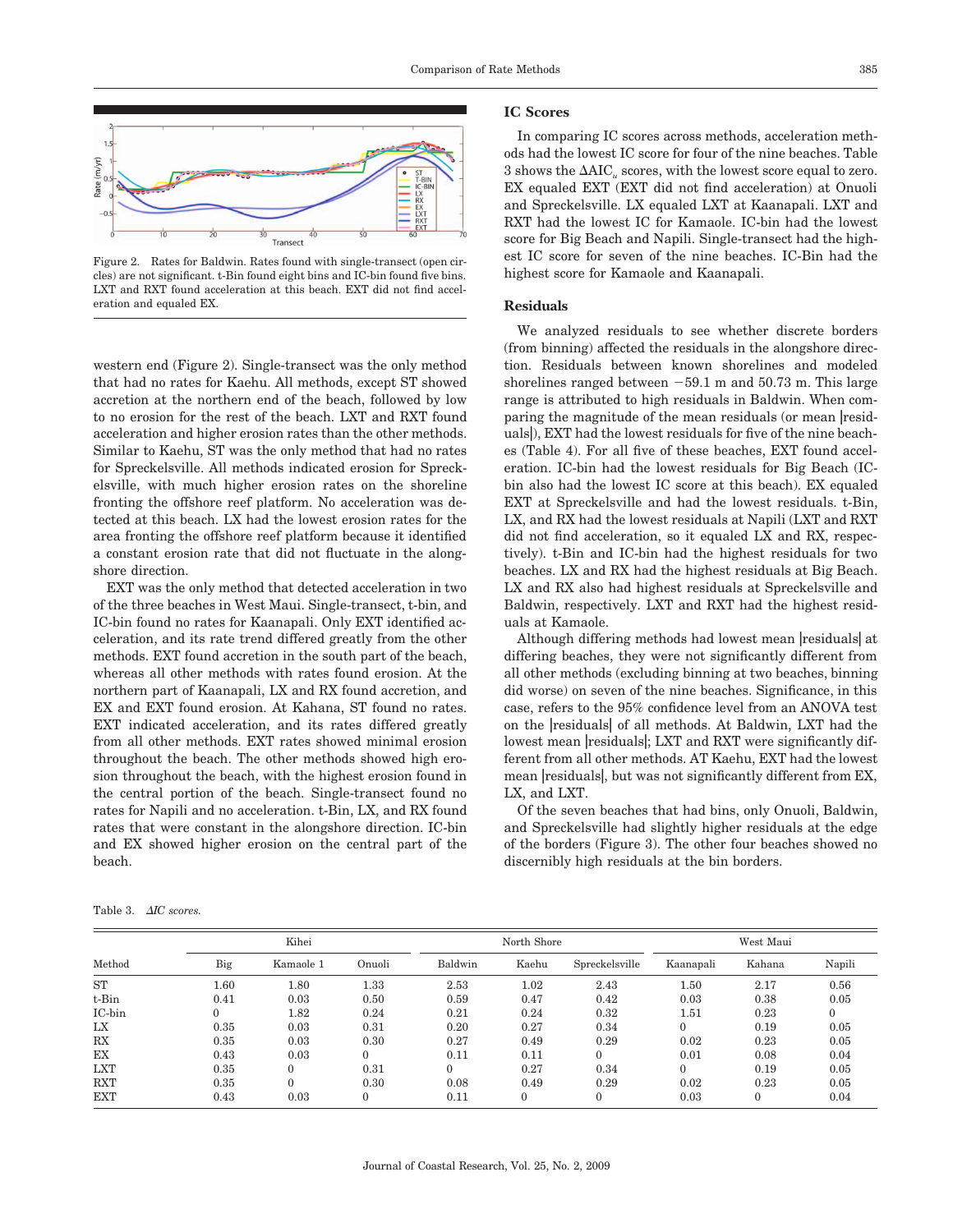|  |  |  | Table 4. Mean of the absolute value of the residuals ( residuals ) results. |  |  |  |
|--|--|--|-----------------------------------------------------------------------------|--|--|--|
|--|--|--|-----------------------------------------------------------------------------|--|--|--|

|                             |           |           |        |         | Mean $ residual $ (m) |                |           |           |        |
|-----------------------------|-----------|-----------|--------|---------|-----------------------|----------------|-----------|-----------|--------|
|                             |           | Kihei     |        |         | North Shore           |                |           | West Maui |        |
| Method                      | Big Beach | Kamaole 1 | Onuoli | Baldwin | Kaehu                 | Spreckelsville | Kaanapali | Kahana    | Napili |
| ST                          |           |           |        |         |                       |                |           |           |        |
| t-Bin                       | 3.80      | –         | 3.49   | 9.40    | 3.07                  | 5.86           |           | 3.44      | 4.83   |
| IC-bin                      | 3.76      |           | 3.15   | 9.32    | 3.27                  | 5.32           |           | 3.40      | 4.89   |
| LX                          | 4.05      |           | 3.39   | 9.33    | 2.89                  | 6.08           | 9.08      | 3.36      | 4.83   |
| RX                          | 4.05      |           | 3.26   | 9.58    | 3.26                  | 5.23           | 9.09      | 3.40      | 4.83   |
| EX                          | –         |           | 2.86   | 9.17    | 2.91                  | 5.06           | 9.11      | 3.42      | 4.86   |
| LXT                         | 4.05      | 11.32     | 3.39   | 6.31    | 2.56                  | 6.08           | 9.08      | 3.36      | 4.83   |
| $\mathop{\rm RXT}\nolimits$ | 4.05      | 11.32     | 3.26   | 6.79    | 3.26                  | 5.23           | 9.09      | 3.40      | 4.83   |
| EXT                         | __        | 10.09     | 2.86   | 9.17    | 2.41                  | 5.06           | 8.98      | 2.66      | 4.86   |
| Min(m)                      | 3.76      | 10.09     | 2.86   | 6.31    | 2.41                  | 5.06           | 8.98      | 2.66      | 4.83   |
| Max(m)                      | 4.05      | 11.32     | 3.49   | 9.58    | 3.27                  | 6.08           | 9.11      | 3.44      | 4.89   |
| Difference (m)              | 0.29      | 1.23      | 0.63   | 3.27    | 0.86                  | 1.02           | 0.13      | 0.79      | 0.06   |

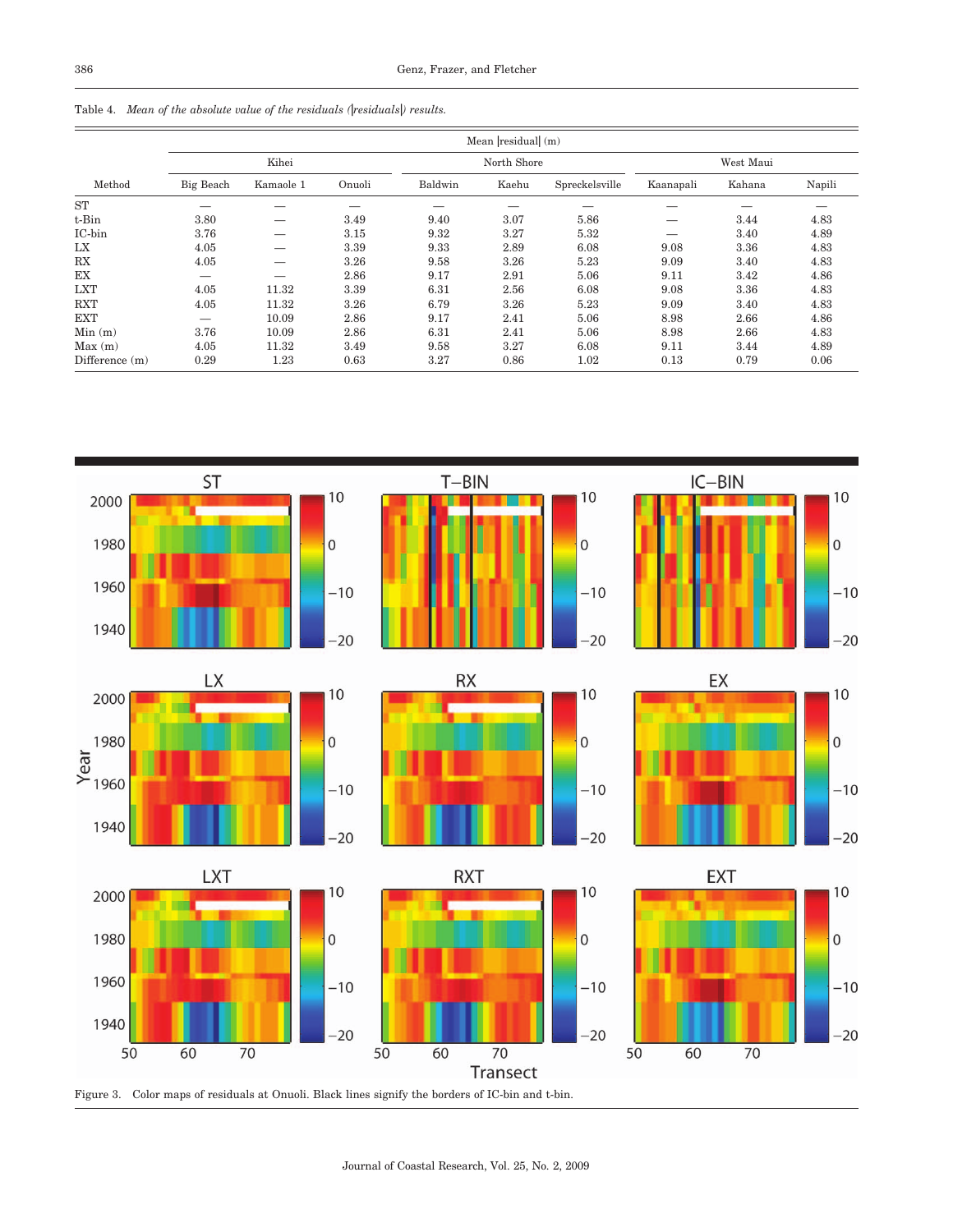| Big Beach                                                  | Kamaole 1                               | Onuoli                                                                                   | Baldwin                                                      | Kaehu                                                                                    | Spreckelsville                                                              | Kaanapali                                               | Kahana                                                        | Napili                                                                     |
|------------------------------------------------------------|-----------------------------------------|------------------------------------------------------------------------------------------|--------------------------------------------------------------|------------------------------------------------------------------------------------------|-----------------------------------------------------------------------------|---------------------------------------------------------|---------------------------------------------------------------|----------------------------------------------------------------------------|
| $t$ -Bin<br>IC-bin<br>LX<br>RX<br><b>LXT</b><br><b>RXT</b> | <b>LXT</b><br><b>RXT</b><br><b>EXT</b>  | <b>ST</b><br>t-Bin<br>IC-bin<br>LX<br>RX<br>EX<br><b>LXT</b><br><b>RXT</b><br><b>EXT</b> | <b>LXT</b><br><b>RXT</b><br>t-Bin                            | <b>ST</b><br>t-Bin<br>IC-bin<br>LX<br>RX<br>EX<br><b>LXT</b><br><b>RXT</b><br><b>EXT</b> | t-Bin<br>IC-bin<br>LX<br>RX<br>EX<br><b>LXT</b><br><b>RXT</b><br><b>EXT</b> | LX<br>RX<br>EX<br><b>LXT</b><br><b>RXT</b><br><b>ST</b> | t-Bin<br>IC-bin<br>LX<br>RX<br>EX<br><b>LXT</b><br><b>EXT</b> | <b>ST</b><br>t-Bin<br>IC-bin<br>LX<br>RX<br>EX<br><b>RXT</b><br><b>EXT</b> |
| <b>ST</b><br>EX<br><b>EXT</b>                              | ST<br>T-BIN<br>IC-BIN<br>LX<br>RX<br>EX |                                                                                          | T-BIN<br>IC-BIN<br>LX<br>RX<br>EX<br><b>EXT</b><br><b>ST</b> |                                                                                          | <b>ST</b>                                                                   | <b>ST</b><br>T-bin<br>IC-BIN<br><b>EXT</b>              | <b>ST</b><br><b>EXT</b>                                       |                                                                            |

Table 5. *ANOVA results of the 50-y hazard prediction. Each grouping contains methods that were not statistically different from each other at the 95% confidence interval.*

#### **Fifty-Year Hazard Line**

We ran an ANOVA test on the 50-year hazard predictions, from all the methods at each beach, to test whether the mean predictions of the different methods differed significantly from each other. Three of the nine beaches (including the no rates of ST) had statistically insignificant 50-year hazard lines for all nine methods at the 95% confidence level (Table 5). The hazard predictions with acceleration were significantly different from the predictions with nonacceleration methods for Baldwin and Kamaole (EXT equaled EX at Baldwin). Although Kamaole showed no significant difference between the acceleration methods, EXT deviated from predictions of the other acceleration methods, with EXT showing both higher erosion and higher accretion, but the mean value for EXT was not different from the other acceleration methods. The acceleration methods at Baldwin showed accretion for most of the beach, whereas the nonacceleration methods



Figure 4. Fifty-year hazard predictions at Baldwin. LXT and RXT agreed with each other. IC-bin, t-bin, LX, RX, and EX had similar predictions (EXT reduced to EX). Single-transect had insignificant rates at this beach.

showed either no erosion or some erosion (Figure 4). The methods that had no rates at Big Beach and Spreckelsville were significantly different from the methods that had rates. The predictions with EXT were not significantly different from the predictions with methods that had no rates at Kaanapali and Kahana.

## **Prediction of Most Recent Shoreline**

Similar to results using all shoreline data, ST had no rates for all beaches. t-Bin had no rates for seven beaches and found rates only at Baldwin and Spreckelsville. EXT indicated acceleration for three of the nine beaches, whereas LXT and RXT identified acceleration for four beaches.

LX and RX predicted the most recent shoreline the best for Big Beach (Table 6). LXT and RXT reverted to LX and RX at this beach. All other methods had no rates at Big Beach. Single-transect, t-bin, IC-bin, LX, RX, and EX had no rates at Kamaole. These methods had significantly lower mean EIPs than the methods that calculated rates (LXT, RXT, and EXT) at the 95% confidence level. For Onuoli, ST and t-bin had rates of zero, with significantly higher mean |EIPs| than the other methods. EX had the lowest mean EIP, but was not statistically significant from the mean EIPs of IC-bin, LX, and RX at the 95% confidence level. LXT, RXT, and EXT reverted to LX, RX, and EX at Onuoli.

Single-transect had rates of zero at Baldwin, yet had the lowest mean EIPs. The predictions with ST were not significantly different from predictions with LXT and RXT, both of which identified acceleration (EXT did not find acceleration). All other methods predicted higher erosion for the most recent shoreline. Single-transect and t-bin had no rates at Kaehu, yet their mean EIPs were similar to all other methods, excluding LXT. LXT had the highest mean  $|EIP|$ ; it was the only method to identify acceleration. At Spreckelsville, no methods, except ST, had significantly different mean EIPs, even though RXT identified acceleration (Table 6).

At Kaanapali, ST, t-bin, and IC-bin had no rates and had the lowest mean EIPs. However, the mean EIPs were not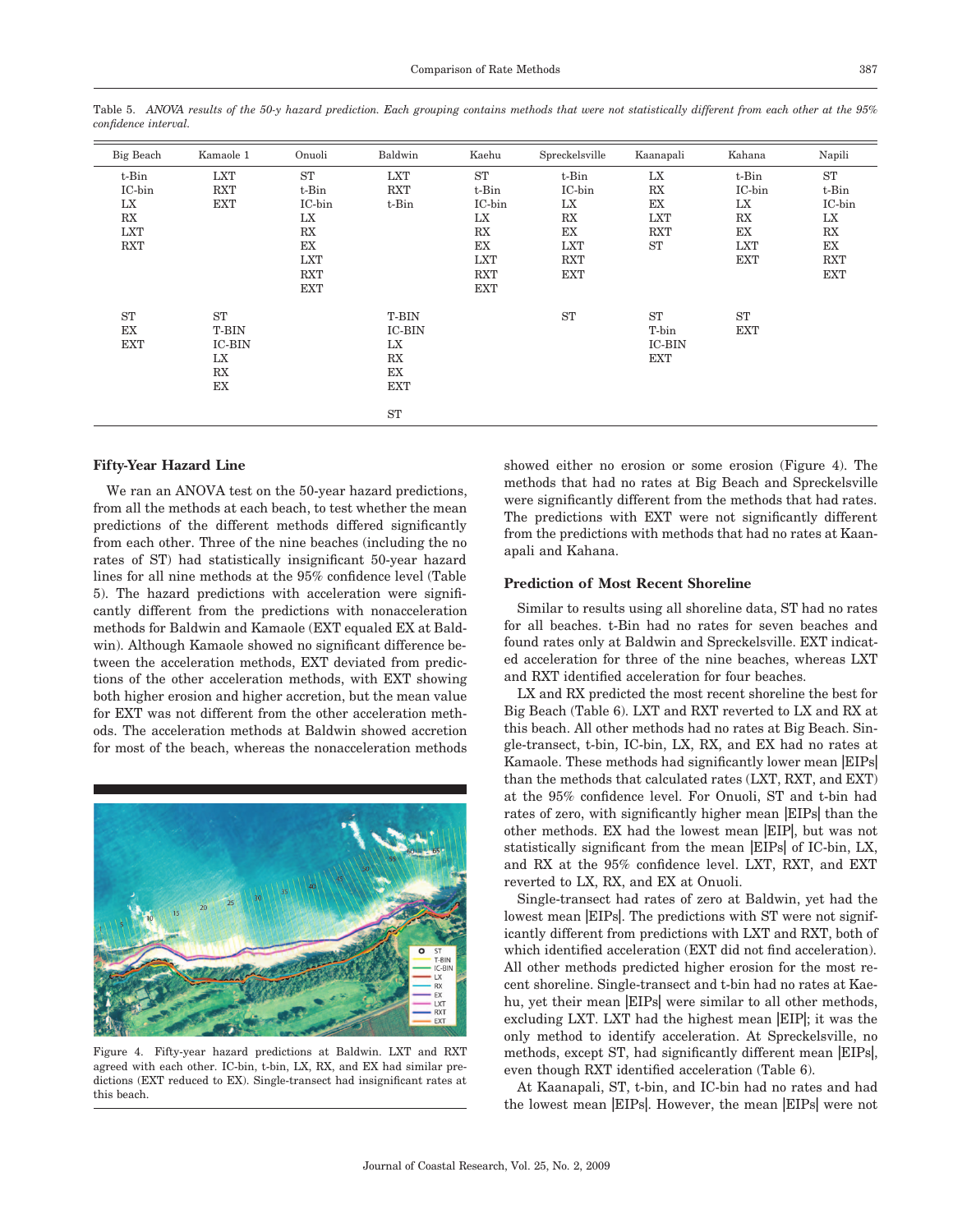|            |           |           |        |         | Mean $\vert EIP \vert$ (m) |                |           |           |        |
|------------|-----------|-----------|--------|---------|----------------------------|----------------|-----------|-----------|--------|
|            |           | Kihei     |        |         | North Shore                |                |           | West Maui |        |
| Method     | Big Beach | Kamaole 1 | Onuoli | Baldwin | Kaehu                      | Spreckelsville | Kaanapali | Kahana    | Napili |
| ST         | 8.52      | 5.45      | 8.57   | 11.64   | 2.22                       | 12.42          | 8.13      | 8.82      | 7.19   |
| t-Bin      | 8.52      | 5.45      | 8.57   | 19.10   | 2.22                       | 6.81           | 8.13      | 8.82      | 7.19   |
| IC-bin     | 3.06      | 5.45      | 4.38   | 18.68   | 1.27                       | 6.44           | 8.13      | 3.42      | 7.19   |
| LX         | 3.29      | 5.45      | 5.01   | 18.56   | 1.43                       | 5.07           | 10.70     | 2.52      | 7.19   |
| RX         | 3.29      | 5.45      | 5.01   | 19.48   | 2.57                       | 7.26           | 10.51     | 3.36      | 7.19   |
| EX         | 8.52      | 5.45      | 3.71   | 18.61   | 1.45                       | 7.20           | 8.67      | 3.96      | 6.39   |
| <b>LXT</b> | 3.29      | 12.51     | 5.01   | 13.02   | 3.49                       | 5.07           | 10.70     | 5.47      | 7.19   |
| <b>RXT</b> | 3.29      | 12.51     | 5.01   | 13.90   | 2.57                       | 8.85           | 10.51     | 5.85      | 7.19   |
| <b>EXT</b> | 8.52      | 16.81     | 3.71   | 18.61   | 1.45                       | 7.20           | 8.30      | 3.96      | 6.08   |

Table 6. Cross-validation results. EIP = error in prediction, mean |EIP| is the average magnitude difference between the predicted and known shoreline *position.*

significantly different from all other methods. Only EXT identified acceleration at this beach. At Kahana, ST and t-bin had no rates and the highest mean |EIPs|. LXT and RXT identified acceleration and had higher mean EIPs than the nonacceleration methods, which had mean EIPs that were not significantly different from each other. Only EX and EXT had rates at Napili, yet their mean EIPs were not significantly different from all the other methods with no rates (Table 6).

#### **Synthetic Analysis**

Overall, ST and t-bin had the highest IC scores (worst fits), but predictions made with ST were not greatly different from predictions made with other nonacceleration methods. t-Bin predictions were different from other nonacceleration methods when rates varied in the alongshore direction. t-Bin IC scores were highest for these synthetic data sets. EXT and LXT had the lowest IC scores (best fits) when acceleration was present in the synthetic data. When no acceleration was present, both EX and EXT had the lowest IC scores. Predictions with the acceleration methods were better than nonacceleration methods when acceleration was present and were similar to nonacceleration methods when acceleration was not present. LXT and RXT had lower mean EIPs| than EXT, but variation between them was minimal. One possible reason EXT had higher mean EIPs than the other acceleration methods is that EXT uses principal components of the beach data as its basis functions, which, in this case, include noise.

## **Synthetic Data Set 1: Constant Rate and Acceleration in Alongshore Direction**

The rate and acceleration were constant for each transect along the beach; therefore, the 50-year position did not change along the beach. Single-transect, t-bin, IC-bin, LX, RX, and EX underestimated the 50-year positions, whereas the means of the predictions with LXT, RXT, and EXT were 1 m less than the known 50-year position (Figure 5). LXT and RXT had the lowest mean EIPs (Table 7). All methods identified rates that were not equal to zero. Acceleration was identified for all 50 trials.

# **Synthetic Data Set 2: Constant Acceleration and Varying Rate in Alongshore Direction**

In this synthetic data, acceleration was constant for each transect; hence, although the rate was different at each transect (it was modeled with a polynomial), the rate at which the rate changed with time was the same at each transect. T-Bin had the highest IC score for all 50 trials. EXT had the lowest IC score for 35 of the 50 trials. LXT had the lowest IC score for the other 15 trials. RXT had the lowest mean EIP, followed closely by LXT. EXT predictions had more variability around the known shoreline position, causing its mean EIP to be slightly higher than LXT and RXT. All methods identified rates that were not equal to zero, and LXT and RXT identified acceleration in all 50 trials. EXT did not identify acceleration in two trials. Predictions with ST were not different from IC-bin, LX, RX, and EX.

# **Synthetic Data Set 3: Constant Rate and Varying Acceleration in Alongshore Direction**

In this test, the change rate was held constant along the beach but varied temporally. Single-transect and EX had rates of zero for all 50 trials. They also had the highest mean EIPs. t-Bin, IC-Bin, LX, and RX identified constant rates in the alongshore direction and had lower mean EIPs| than ST and EX. LXT, RXT, and EXT all identified acceleration, with LXT having the lowest mean  $|EIP|$ .

# **Synthetic Data Set 4: Varying Rate and No Acceleration in Alongshore Direction**

For this synthetic beach, the rates varied along the beach, but were constant with time. LXT and RXT did not allow for acceleration for 35 and 48 of the 50 trials, defaulting to LX and RX, respectively. EXT did not identify acceleration for 11 of the 50 trials. LX had the lowest mean EIP, followed closely by RX, ST, EX, and RXT. T-Bin had the highest mean |EIP|.

# **DISCUSSION**

If notable changes in the shoreline occur through time, methods that test for acceleration are recommended. Based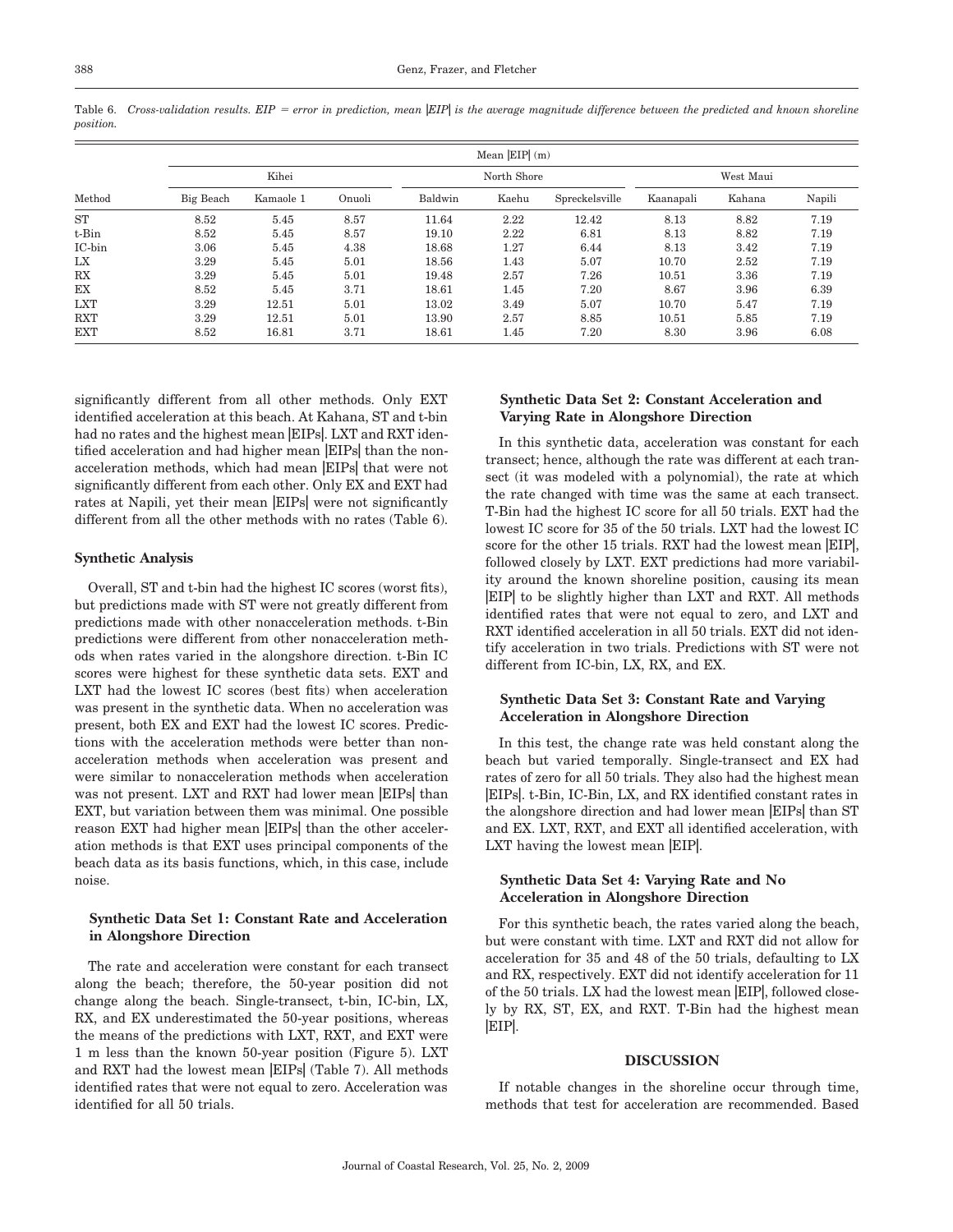

Figure 5. Fifty-year hazard predictions in the first synthetic data set of the synthetic analysis. The yellow line is the true 50-y position, the blue lines are the predicted 50-y predictions at each trial, and the red line is the mean positions of all trials.

Table 7. Mean *EIP* results of the four synthetic data sets.

|            |       |       | Mean $ EIP $ (m) |       |
|------------|-------|-------|------------------|-------|
| Method     | Run 1 | Run 2 | Run 3            | Run 4 |
| <b>ST</b>  | 44.91 | 44.92 | 1008.97          | 4.17  |
| t-Bin      | 44.90 | 85.49 | 908.80           | 77.18 |
| IC-bin     | 44.90 | 44.92 | 908.80           | 5.67  |
| LX         | 44.90 | 44.92 | 908.80           | 3.69  |
| RX         | 44.91 | 44.92 | 908.80           | 4.17  |
| EX         | 44.91 | 44.84 | 1008.97          | 4.17  |
| <b>LXT</b> | 3.56  | 10.25 | 4.66             | 8.12  |
| <b>RXT</b> | 3.33  | 8.38  | 6.14             | 4.82  |
| <b>EXT</b> | 4.19  | 19.77 | 6.43             | 10.63 |

on the synthetic results, LXT, RXT, and EXT predicted the 50-year position better than all other methods. However, the cross-validation results showed that predictions with acceleration methods were not better than the nonacceleration methods (acceleration was identified at six of the nine beaches). When acceleration was identified, its predictions were generally not significantly different from either the nonacceleration methods or cases where rates equaled zero. At Baldwin, the acceleration methods were significantly better than the nonacceleration methods but were insignificantly different from ST, which had rates of zero. At Kaanapali and Napili, the acceleration methods were insignificantly different from both the nonacceleration methods and ST. At Kahana, the nonacceleration methods were significantly better than the acceleration methods. Kamaole was the only beach where rates equal to zero were better than predictions with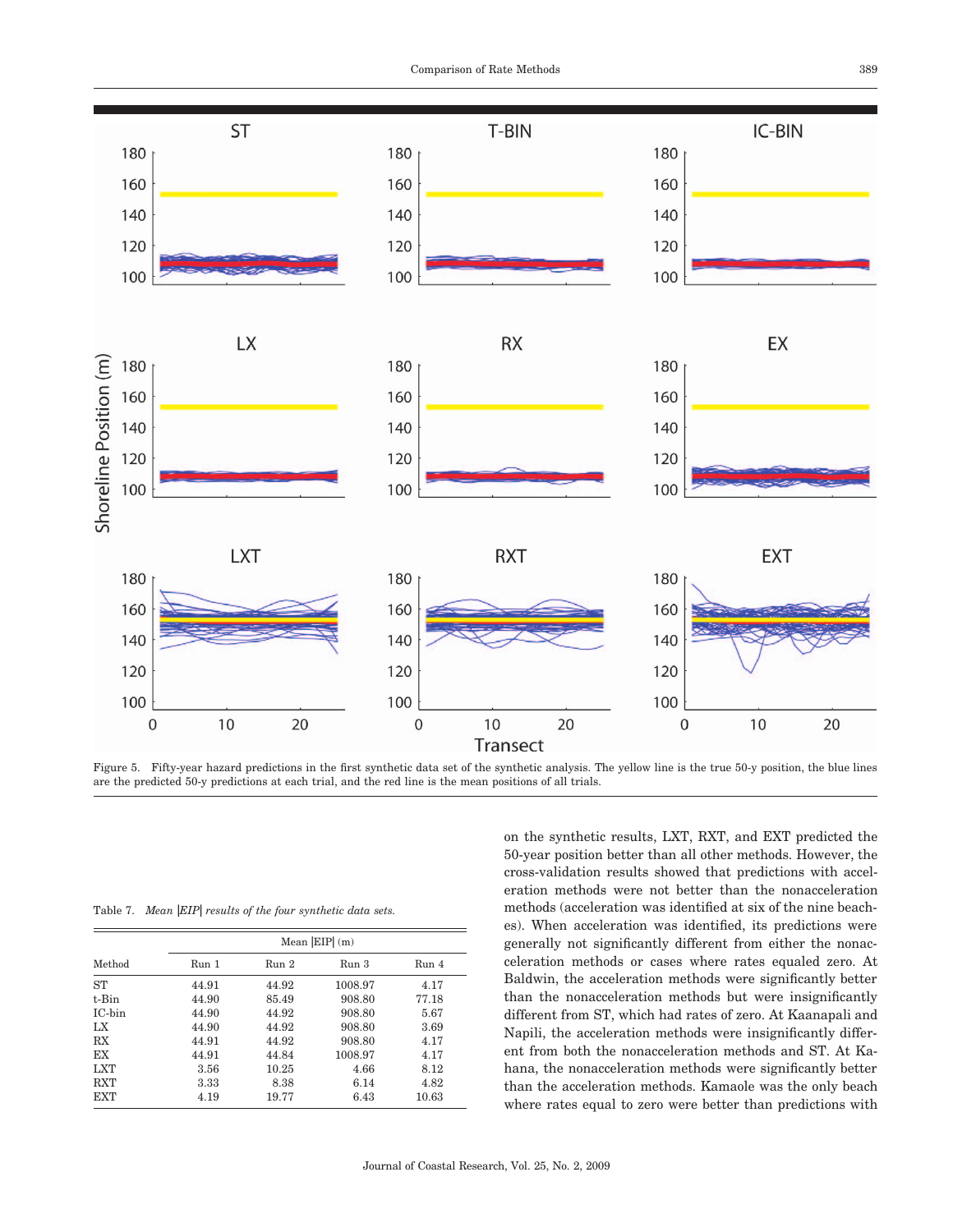acceleration. Although ST had rates equal to zero for all nine beaches, its predictions were not significantly different from the other methods in five beaches. In the four beaches where ST was significantly different from the other methods, the ST predictions were inferior to the other methods. Therefore, in our cross-validation study, acceleration was not always preferred but was similar to predictions made without acceleration.

One possible disconnect between the two results is that the synthetic data sets tested long-term change, and cross-validation tested short-term change. Similar to the Crowell, Douglas, and Leatherman (1997) study, using temporally rich sea-level data as a proxy for shorelines to determine how well long-term predictions fare with data that have similar noise patterns to historical shorelines might give us insight into the long-term trends of shoreline data. However, one problem with sea-level data is that it doesn't vary in the alongshore direction. To overcome this issue, known beach slopes along the shoreline (possibly extracted from lidar data) could be used in combination with the sea-level data to account for alongshore variability. The best solution, though, would be to have a more comprehensive shoreline database.

Single-transect had the highest AIC<sub>u</sub> score for seven of the nine beaches. Single-transect failed to find rates more often than any other method. When a goodness of fit is determined from a trend with 5 to 10 shoreline positions, the signal-tonoise ratio is low. Therefore, ST will identify rates equal to zero more frequently than any other method.

The IC score always identified the model with the lowest residuals, except at Kamaole, Kaanapali, and Napili (see Tables 3 and 4). In the cross-validation study, the predictions with rates equal to zero at these three beaches were not significantly different from all other methods. These three beaches also had the highest residuals in the shoreline analysis. For these three cases, a model with no rates (as in ST) produces equal, if not better, results. Kamaole is a dynamic beach without a fringing reef, allowing the beach to undergo the full force of the wave climate, which has caused the beach to experience episodes of accretion and erosion throughout its history (Makai Ocean Engineering and Sea Engineering, 1991). Kamaole experienced kona storms in the early 1960s that caused high erosion, which resulted in a 1963 shoreline position that was more erosive than any shoreline past or present at that beach (Rooney and Fletcher, 2005). The inclusion of this shoreline decreases the goodness of fit of the model on the data. Coastal scientists have investigated and debated the impact of storm shorelines on historical shoreline analyses, and many have concluded that storms do cause short-term changes, but do not affect the long-term trend, if the shoreline recovers to its prestorm position (Douglas and Crowell, 2000; Galgano, Douglas, and Leatherman, 1998; Honeycutt, Crowell, and Douglas, 2001; Zhang, Douglas, and Leatherman, 2002). Similar to ST, binning methods, polynomial methods, and eigenbeaches are not immune to the effects of storms. Ways to overcome this are to remove the storm shoreline for the entire beach, use reweighted least squares (RWLS) to remove statistical outliers (Eversole and Fletcher, 2003; Genz *et al.,* 2007), use least absolute deviation (LAD) to downplay the influence of an outlier, or model the

storm shorelines and include them in the overall shorelinechange model. All these solutions can be used in both ST and newer methods.

Kaanapali is influenced by a strong seasonal signal that affects the historical shoreline analysis. Although we try to account for seasonal changes in our uncertainty analysis, it is not enough on beaches that have strongly variable behavior. All methods showed minimal erosion, no erosion, or accretion at the northern part of the beach; however, the most recent shoreline positions in the north had eroded more than what was accounted for by all the methods. This could be because the most recent shoreline was taken in May. Kaanapali, at this time, usually starts accreting sand to the north, but the beach might not reflect the accretion in May. With strong seasonal behavior, rates of zero would explain the change more accurately than any modeled rate. Napili is a small pocket beach that is stable with minimal erosion; only EX and EXT had rates that were not equal to zero. Although the predictions with EX and EXT were better than the methods with rates equal to zero, the predictions between all methods were not significantly different, with a difference of  $\sim$ 1 m (Table 6).

Baldwin is the only beach where acceleration methods predicted the most recent shoreline significantly better than the nonacceleration methods. However, ST had insignificantly different predictions when compared with the acceleration methods (ANOVA). Dramatic erosion took place between 1912 and 1960, followed by either minimal erosion or accretion after that. The deceleration in the erosion rate was severe enough that the acceleration methods were able to model the shoreline with greater accuracy than the nonacceleration methods. Single-transect identified no rates at this beach, which is compatible with the decrease in erosion rate found with the acceleration methods. Therefore, ST predictions for this beach were insignificantly different from methods with acceleration. Other beaches do identify acceleration, but predictions with acceleration methods are either insignificantly different or significantly worse than the nonacceleration methods. One reason could be that the acceleration is minimal and the nonacceleration methods are sufficient at predictions of 5–7 years (cross-validation).

Based on synthetic results, LXT, RXT, and EXT outperformed the nonacceleration methods. When acceleration was not present in the synthetic data, EXT identified acceleration for 39 of the 50 trials, whereas a majority of RXT and LXT synthetic data sets did not, and reverted to RX and LX. EXT, in this case, modeled the noise. Although noise might influence EXT more than the other methods, its mean EIPs were only  $\sim$ 2 m different from LXT (Table 7). The advantage of including unknown beach physics in the EXT model supersedes the effects of noise on this method. In all other synthetic data sets where acceleration was present, nonacceleration methods did not predict the future hazard position as well as the acceleration methods. Considering that the acceleration methods did reduce to the nonacceleration methods in most trials when acceleration was not present and that the acceleration methods predicted the 50-year position better than the nonacceleration methods when acceleration was present, we conclude that the acceleration methods are able to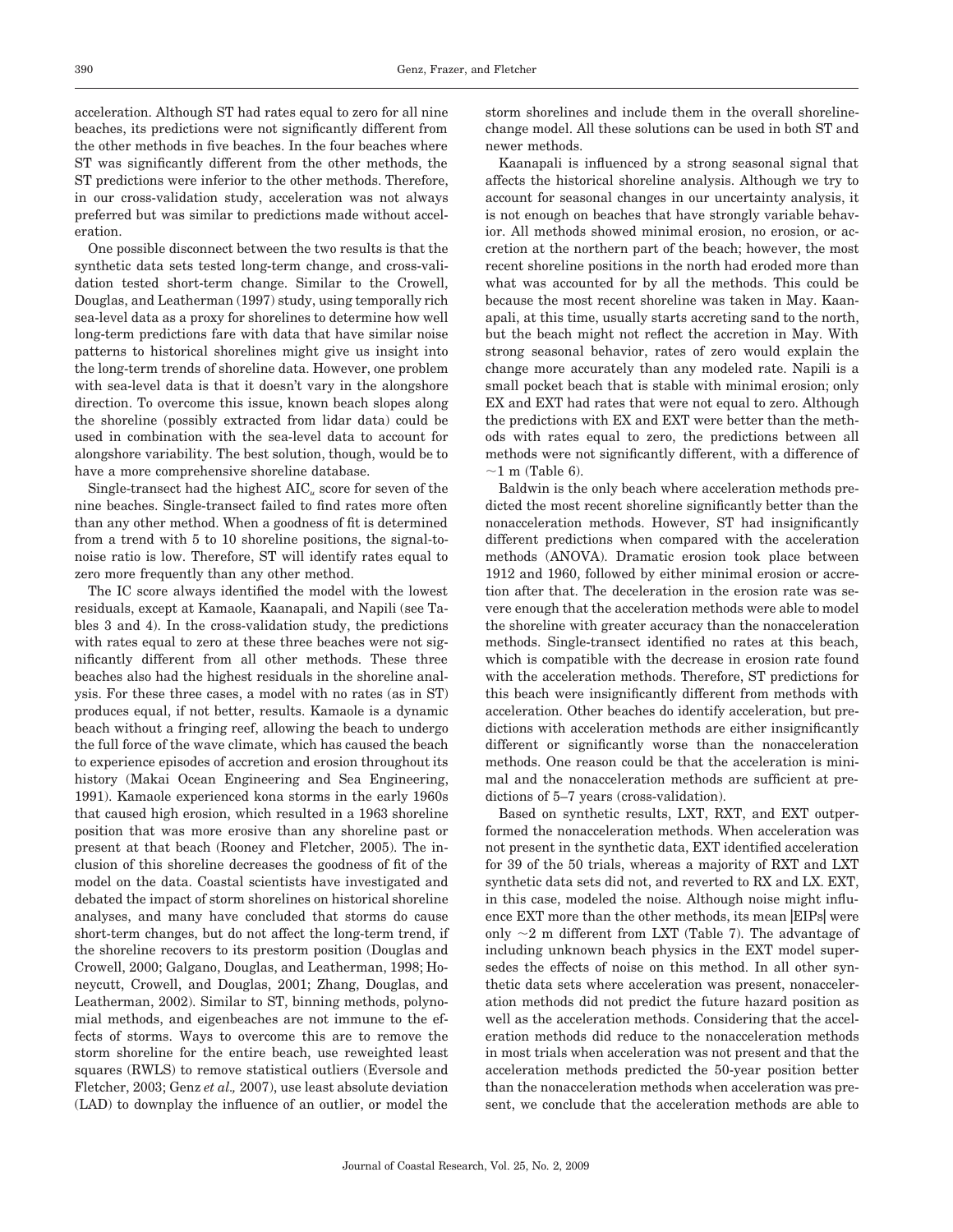

Figure 6. Hazard zone of single-transect at Baldwin. The 50-y hazard position (red circle) is surrounded by uncertainty bands (blue zone) at the 95% confidence interval.

predict the 50-year position more accurately than the other methods.

## **Acceleration**

Many scientists have recognized the problems with implementing linear regression (*e.g.,* Crowell, Douglas, and Leatherman, 1997; Douglas, Crowell, and Leatherman, 1998; Fenster, Dolan, and Elder, 1993; Galgano, Douglas, and Leatherman, 1998). One often-noted drawback is the assumption that a beach erodes at a constant rate. Quasiperiodic variation on a seasonal or decadal span, as well as major storms, can either accelerate or decelerate erosion on beaches (Crowell, Douglas, and Leatherman, 1997; Douglas, Crowell, and Leatherman, 1998; Galgano, Douglas, and Leatherman, 1998; ; Morton, Gibeaut, and Paine, 1995; Zhang, Douglas, and Leatherman, 2002). Morton, Gibeaut, and Paine (1995) concluded that acceleration and deceleration were needed to accurately model future shoreline positions. Fenster, Dolan, and Elder (1993) tried to address this problem by fitting nonlinear trends to shoreline positions at individual transects using a different version of the minimum description length statistic (MDL) equation. As each transect contains limited data points, and high percentages of linear fits at individual transects are statistically insignificant, the resulting nonlinear fit would be an overparameterization of the data. Fenster, Dolan, and Elder (1993) recognized this issue and adopted a two-line system—the low-weight line and the zero-weight line, leaving the choice of which line to use up to the analyst. However, Crowell, Douglas, and Leatherman (1997) showed that results from the Fenster, Dolan, and Elder (1993) method were not superior to simple linear regression.

LXT, RXT, and EXT allow acceleration or deceleration; however, these methods prevent overparameterization by modeling all transects within a beach system simultaneously. In our analysis with all shoreline positions, EXT identified acceleration in four of the nine beaches, LXT identified it in three beaches, and RXT only found acceleration in two beaches. When acceleration was present for all three methods, the



Figure 7. Hazard zone of LX at Baldwin. The 50-y hazard line (red line) is surrounded by uncertainty bands (blue zone) at the 95% confidence interval.

results generally concurred with each other. As each method uses different basis functions to identify acceleration, the good agreement between them is striking. One problem with these methods is that short-term predictions of known shorelines are more variable than predictions using methods with no acceleration.

#### **Hazard Zones**

Most remote-sensing software can project hazard zones on aerial photogrammetry. These hazard zones can aid in establishing construction setbacks. Figures 6–8 (ST, LX, and LXT) depict 50-year hazard lines with their uncertainties at the 95% confidence interval at Baldwin. The hazard zones are based on rates of the different methods. Single-transect had no significant rates because it identified no rates for all beaches. The new methods had, on average, significant rates at 74.62% of all transects.



Figure 8. Hazard zone of LXT at Baldwin. The 50-y hazard line (red line) is surrounded by uncertainty bands (blue zone) at the 95% confidence interval.